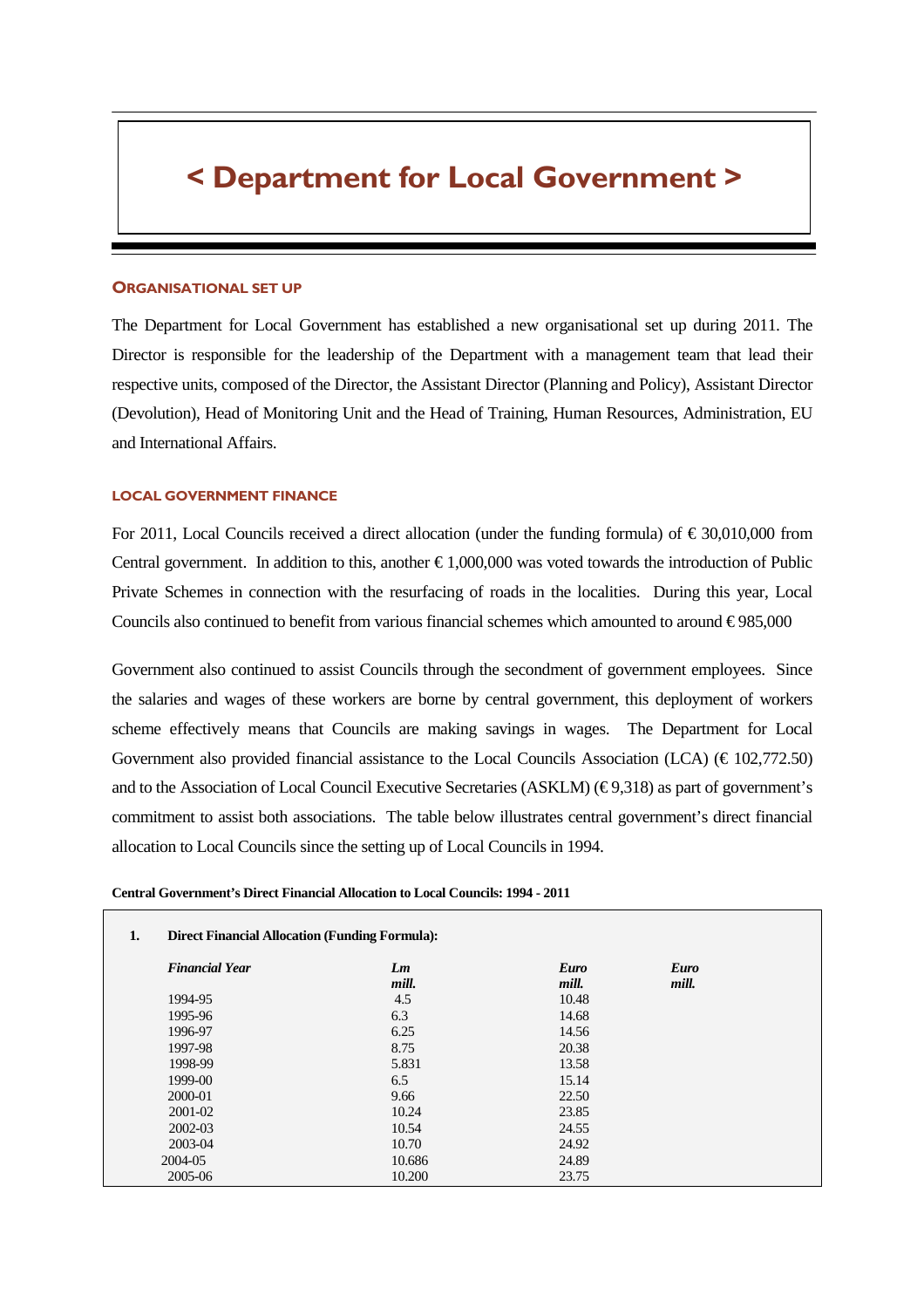| 2006-07                                                                                                                   | 10.250          | 23.88        |              |
|---------------------------------------------------------------------------------------------------------------------------|-----------------|--------------|--------------|
| 2007-08                                                                                                                   | 10.270          | 23.92        |              |
| 2008-09                                                                                                                   |                 | 26.97        |              |
| 2009-10                                                                                                                   |                 | 27.01        |              |
| 2010                                                                                                                      |                 | 30.01        |              |
| 2011                                                                                                                      |                 | 30.01        |              |
|                                                                                                                           |                 |              |              |
| <b>Total Direct Allocation</b>                                                                                            |                 | 395.08 mill. |              |
| 2.<br><b>Funds for Special Needs</b>                                                                                      |                 |              |              |
| <b>Financial Year</b>                                                                                                     | Lm              | Euro         |              |
|                                                                                                                           | mill.           | mill.        |              |
| 1994/95                                                                                                                   | 0.3             | 0.70         |              |
| 1995/96                                                                                                                   | 1.3             | 3.03         |              |
| 1996/97                                                                                                                   | 2.5             | 5.82         |              |
| 1997/98                                                                                                                   | 2.5             | 5.82         |              |
| 1998/99                                                                                                                   | 2.5             | 5.82         |              |
| 1999/00                                                                                                                   | 2.5             | 5.82         |              |
| 2000/01                                                                                                                   |                 |              |              |
| 2001/02                                                                                                                   |                 |              |              |
| 2002/03                                                                                                                   |                 |              |              |
| 2004/05                                                                                                                   |                 |              |              |
| 2005/06                                                                                                                   |                 |              |              |
| 2006/07                                                                                                                   |                 |              |              |
| 2007/08                                                                                                                   |                 |              |              |
| 2008/09                                                                                                                   |                 |              |              |
| 2009-10                                                                                                                   |                 |              |              |
| <b>Total Special Funds</b>                                                                                                |                 |              | 27.01 mill.  |
| <b>Total Funds to Local Councils</b>                                                                                      | $(1994 - 2010)$ |              | 422.09 mill. |
|                                                                                                                           |                 |              |              |
| Local Councils' Grant Schemes were introduced for the Local Councils' financial year 2009-10 for which € 1.59 million was |                 |              |              |
| voted. These Schemes were also made available in 2010 and 2011.                                                           |                 |              |              |

## Requests for Bank Loans

As part of its supporting role to Local Councils, the Department deals with requests by Local Councils for bank loans. This is quite a rigorous process since the Department has to ensure that the Council would be able to sustain such a loan and it would not affect negatively its operations. Moreover the approval for such bank loans is given after consultation with officials from the Ministry of Finance. In this regard, during the year under review, a series of meetings were held between the Department for Local Government officials and those from the Ministry of Finance wherein a new procedure for applications of bank loans was established and communicated to all Local Councils. During 2011, there were four such applications, three from the Local Councils of Marsa, l-Għarb and Pembroke and one from the Local Councils Association (overdraft). By the year end the application of the LCA had been approved and issued while those of Marsa and l-Għarb were also approved and are in the process of being issued. Pembroke's application is still being processed.

## Other financial issues

The Department gives support to Local Councils on various financial matters. Besides taking care of the transfer of the quarterly financial allocation into the respective Local Councils' bank accounts, the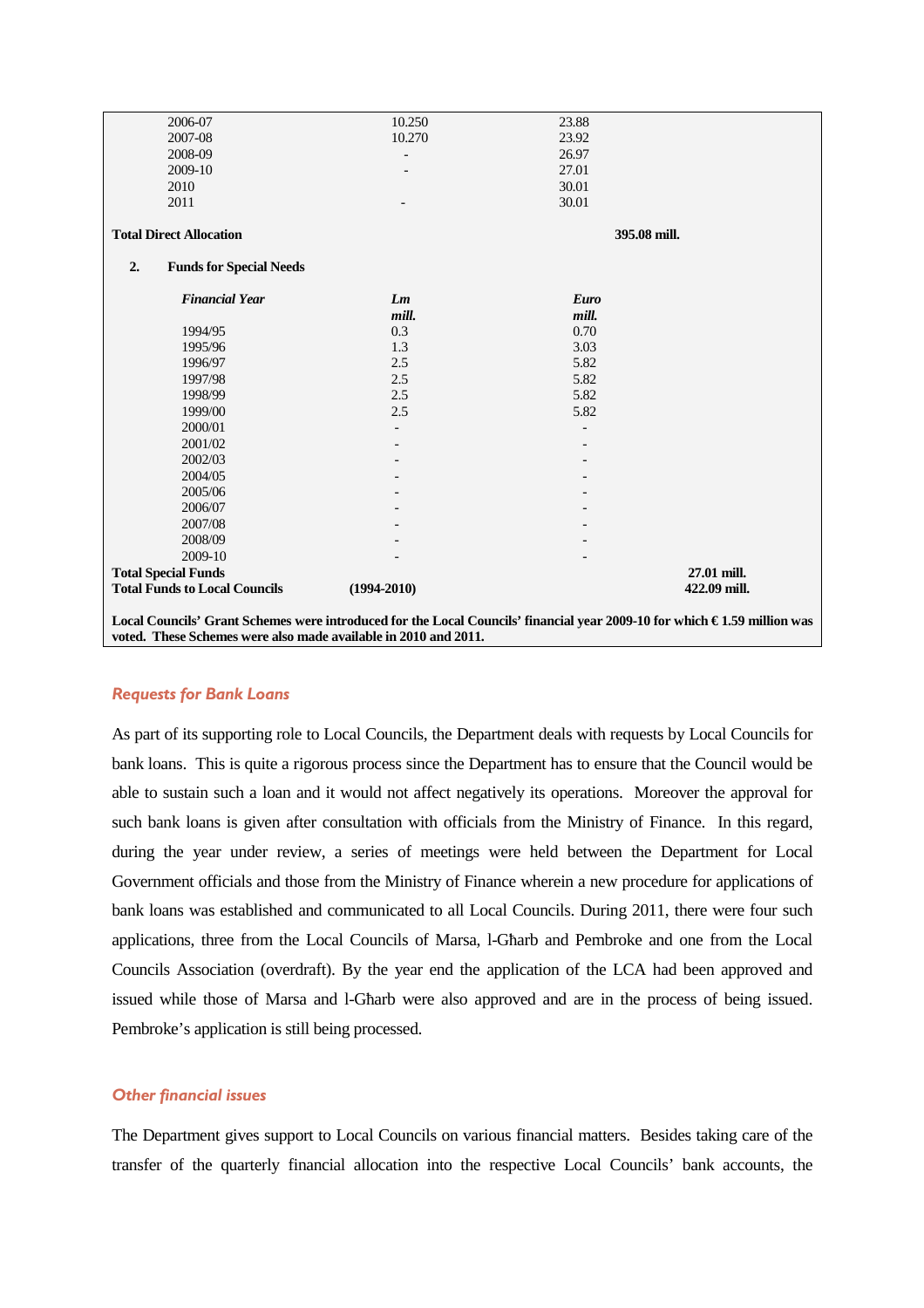Department is also responsible for the vetting and processing of all claims in connection with the various Local Councils grants' schemes.

One other very important function of the Department is the continuous monitoring of Local Councils finances (see under separate heading). In this regard, the Department is in regular contact with the Auditor General in order to ensure that Local Councils retain a healthy financial position and are always operating within the law and regulations.

## GRANT SCHEMES

Since the inception of schemes from the financing of projects to cultural activities in 2009, the Department for Local Government has noted that the Councils are embarking on even more ambitious projects, and actively participating in each scheme launched. Administrative Committees and even Regional Committees are following suit. During 2011, 16 schemes were launched

The Department was involved in the preparation, adjudication (through an official on the Adjudication Board) and payment of these schemes to the successful Councils. The schemes and the amounts allocated to each one are indicated in the table below.

#### List of Schemes Issued in 2011

| Memo 1/2011 - Strengthening the Community - regeneration in<br>government housing estates (Scheme under the responsibilty of the<br>Housing Authority)                                             | €675,000.00   |
|----------------------------------------------------------------------------------------------------------------------------------------------------------------------------------------------------|---------------|
| Memo 9/2011 - Scheme for Local Councils who have the responisbility<br>of local libraries                                                                                                          | €20,152.00    |
| Memo 12/2011 - Contractual Agreement regarding maintenance works<br>in government housing estates (Scheme under the responsibilty of the<br>Housing Authority)                                     | €1,000,000.00 |
| Memo 41/2011 - Training for Local Libraries Employees' (Withdrawn as<br>only two persons applied)                                                                                                  |               |
| Memo 44/2011 - Scheme for the financing of Lifelong Learning courses                                                                                                                               | €20,000.00    |
| Memo 55/2011 - Scheme for the financing of projects and initiatives by<br><b>Administrative Committees</b>                                                                                         | €320,000.00   |
| Memo 58/2011 - Pilot Project -More employment in Local Councils for<br>Disabled Persons (To be paid minimum pay from the social benefit for<br>disability and the Department for Local Government) |               |
| Memo 60/2011 - Scheme egov4u for Local Councils                                                                                                                                                    | €75,000.00    |
| Memo 63/2011 - Scheme for the financing of special projects in small<br>localities                                                                                                                 |               |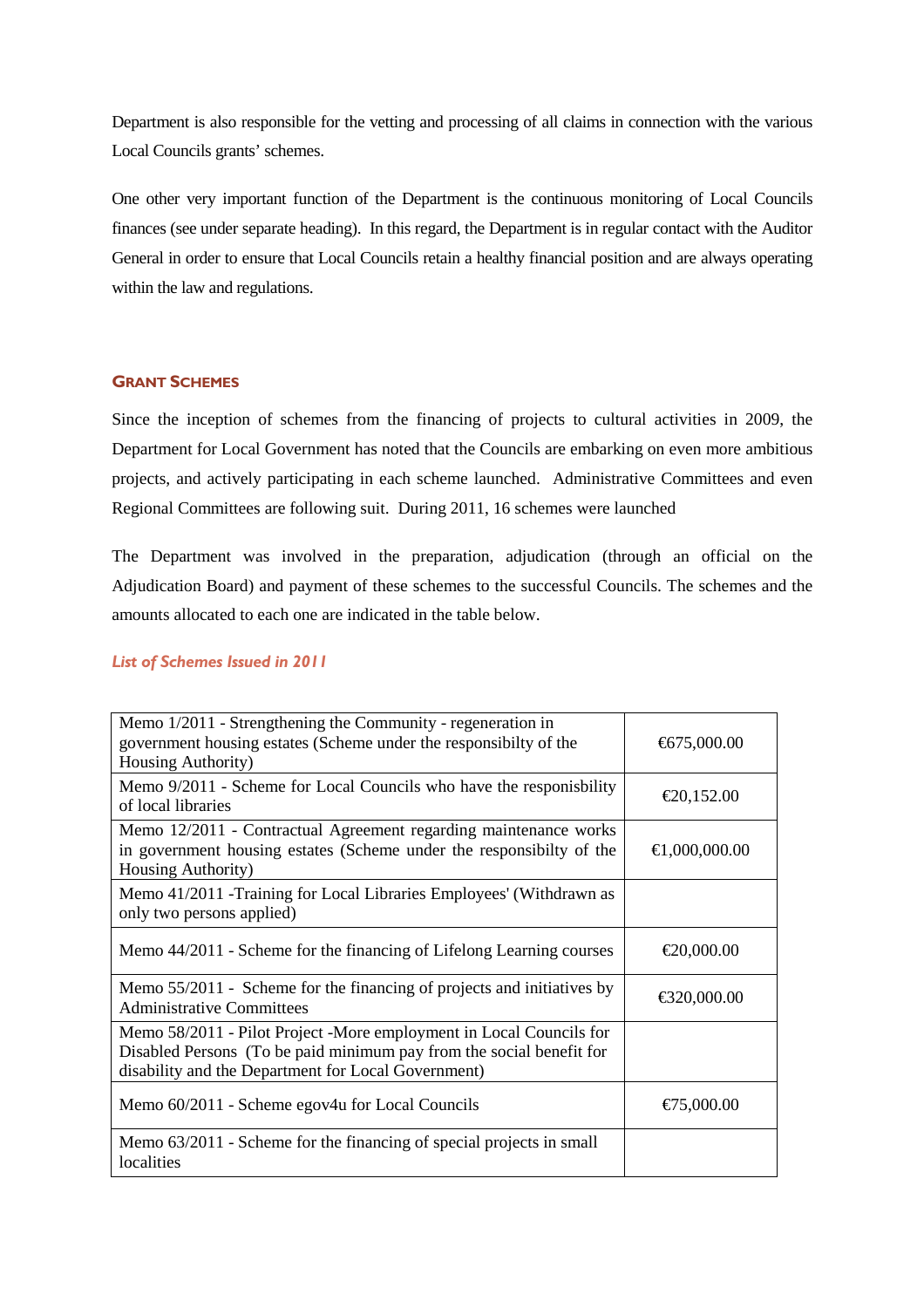| Memo 65/2011 - Scheme for Cultural Activities 2011/12                                                                                | €335,900.00 |
|--------------------------------------------------------------------------------------------------------------------------------------|-------------|
| Memo 66/2011 - Scheme for the financing of improvements in the<br>existing playing fields                                            |             |
| Memo 71/2011 - Scheme for the financing of Regional Committees                                                                       | €250,000.00 |
| Memo 87/2011 - Scheme for the financing of special projects                                                                          |             |
| Memo 90/2011 - Scheme for the financing of Sport Initiatives                                                                         | €60,000.00  |
| Call for applications to provide surveillance in the morning and in the<br>afternoon, before and after school hours in state schools |             |
| Memo 120/2011 - Scheme for Local Councils who have the<br>responsibility of local libraries *                                        | €25,000.00  |
| Memo 122/2011 - Scheme for the financing of restoration of small<br>historical places*                                               | €160,000.00 |

\* Submission date of applications in 2012

## Schemes Awarded in 2011

In 2011, the Department for Local Government, following the adjudication of the various schemes, each by their respective Adjudication Board. This is the respective list :

|                                                                                                | received<br>applications | which<br>Councils<br>No of | applied | which<br>Comm<br>No of Adm | applied  | Committees<br>Regional | each scheme<br>Total grant for | No of Councils which | benefitted | which<br>Comm<br>Adm<br>No of | benefitted | ommittees<br>ت<br>Regional |
|------------------------------------------------------------------------------------------------|--------------------------|----------------------------|---------|----------------------------|----------|------------------------|--------------------------------|----------------------|------------|-------------------------------|------------|----------------------------|
|                                                                                                | No of                    | Malta                      | Gozo    | Malta                      | Gozo     |                        |                                | Malta                | Gozo       | Malta                         | Gozo       |                            |
| Memo $1/2011$ - Strengthening the<br>Community - regeneration in government<br>housing estates |                          |                            |         |                            |          |                        | €675,000.00                    |                      |            |                               |            |                            |
| Memo 9/2011 - Scheme for Local Councils<br>who have the responisbility of local libraries      | 51                       | 41                         | 10      | $\Omega$                   | $\theta$ | $\Omega$               | €20,152.00                     | 32                   | 10         | $\Omega$                      | $\theta$   | 0                          |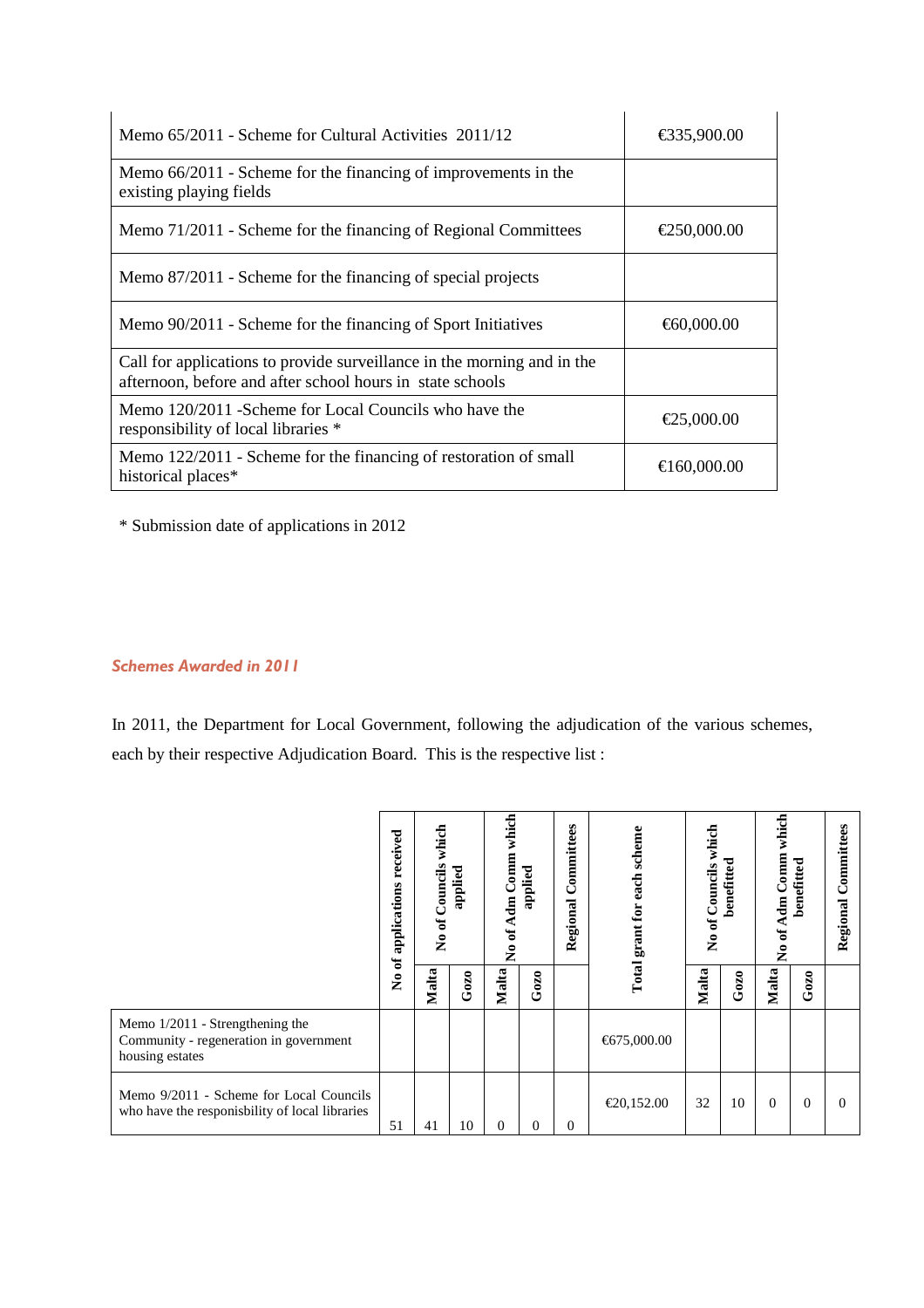| Memo 12/2011 - Contractual Agreement<br>regarding maintenance works in government<br>housing estates     | 31 | 30 |                | $\Omega$ | $\Omega$ | $\Omega$ | €1,000,000.00 |          |                | $\Omega$ | $\Omega$ |          |
|----------------------------------------------------------------------------------------------------------|----|----|----------------|----------|----------|----------|---------------|----------|----------------|----------|----------|----------|
| Memo $44/2011$ - Scheme for the financing<br>of Lifelong Learning courses                                | 38 | 34 | 4              | $\Omega$ | $\theta$ | $\Omega$ | €15,366.28    | 25       | $\Omega$       | $\Omega$ | $\Omega$ |          |
| Memo $55/2011$ - Scheme for the financing<br>of projects and initiatives by Administrative<br>Committees | 14 | 0  | $\Omega$       | 11       | 3        | 3        | €279,752.30   | $\Omega$ | $\Omega$       | 11       | 3        |          |
| Memo 58/2011 - Pilot Project -More<br>employment in Local Councils for Disabled<br>Persons               | 5  | 3  | $\mathfrak{D}$ | $\Omega$ | $\Omega$ | $\Omega$ |               | 3        | $\overline{2}$ | $\Omega$ | $\Omega$ |          |
| Memo 60/2011 - Scheme egov4u for Local<br>Councils                                                       | 13 | 13 | $\Omega$       | $\Omega$ | $\Omega$ | $\Omega$ | €25,000.00    | 5        | $\Omega$       | 5        | $\Omega$ | $\Omega$ |
| Memo 65/2011 - Scheme for Cultural<br>Activities 2011/12                                                 | 78 | 55 | 14             | 5        | 3        |          | €335,900.00   | 50       | 14             | 5        | 3        |          |

## Follow ups in 2011

Since August, we have been following the Local Councils, Administrative Committees and Regional Committees in their progress, related to the schemes they have benefitted from. This has led to the schemes awarded in 2009, to be practically closed (just waiting to issue final payments in January 2012. Also schemes awarded in 2010 are nearly final completion. The follow ups have resulted in a screening process of Councils carry on for the execution of such works. It is noted that all necessary tenders or quotations are issued, they are vetted and followed, to follow up each Council in the progress of such works.

## PEOPLE DEVELOPMENT (TRAINING AND HUMAN RESOURCES UNITS)

#### The Training Unit

The Training Unit within the Department for Local Government was established in June, 2011 to conduct training courses according to current and future local government needs. The Unit collaborates with other unite within the Department such as the Human Resources and the EU and International Affairs with the main aim to co-ordinate and maximise the use of its own resources in developing a training programme for both the elected and the executive arms of local government. Furthermore, the main goal of the unit is to establish a **national training strategy**.

The Unit organised a Certificate Course for Potential Executive Secretaries between August and November, 2011 with the collaboration of CDRT. This course consisted of 48 hours and served as an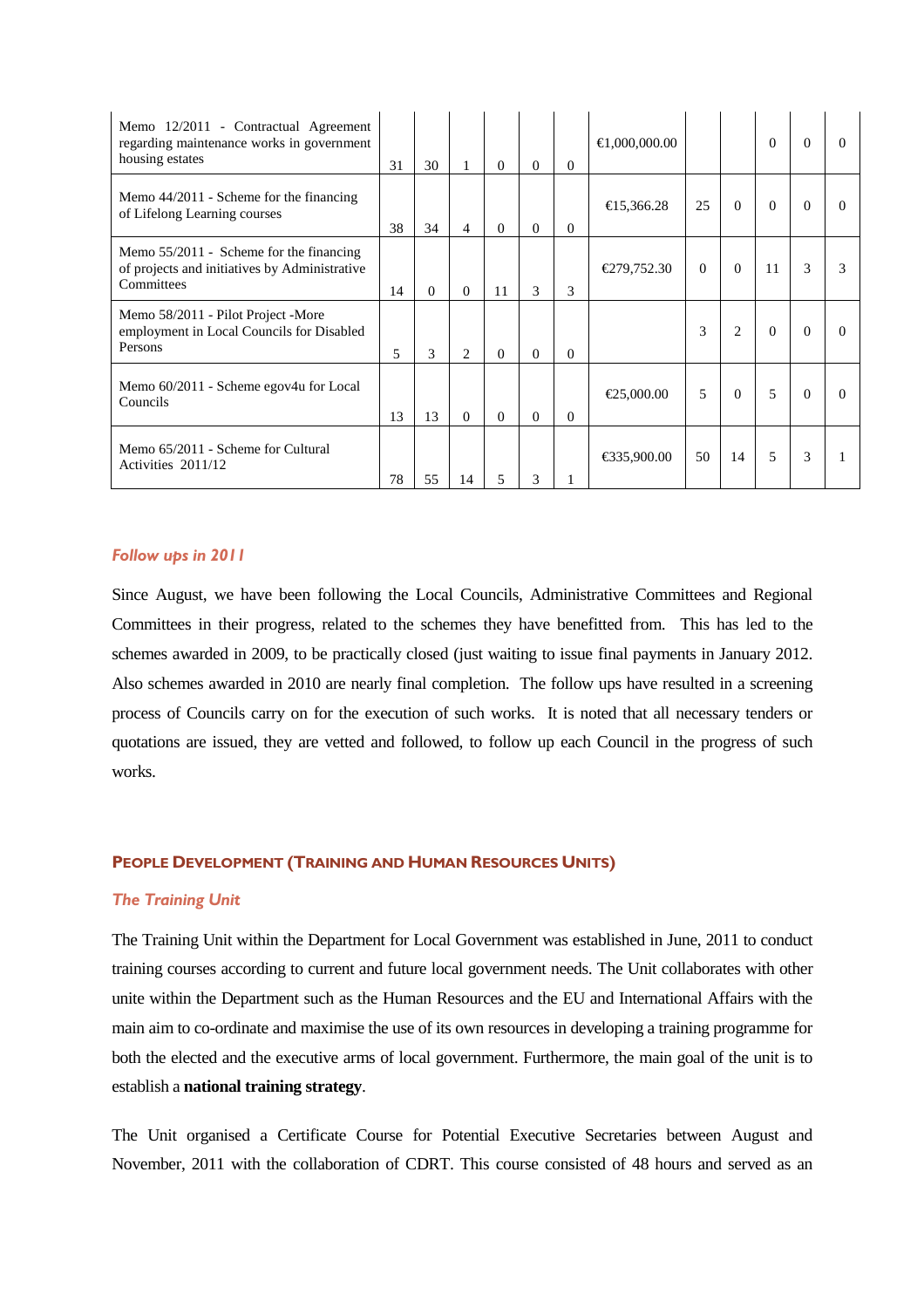induction course to approved Public Officers who are to perform duties as Executive Secretaries. The topics covered were the Role of the Executive Secretary and a Public Officer, the role of the Council Member, the Role of the Department for Local Government, Leadership, Teamwork, Performance Management, Operations Management, the Role of the Association of Local Councils, Customer Relations Management, Complaints handling system, the role of the Ombudsman, the National Environment Policy, The Local Councils Act, Corporate Social Responsibility, Data Protection Act, Strategic Human Resources Management, Recruitment and Selection of Employees, the Public Service Management Code, the European Charter of Local Self-Government, Effective Information and Communication Technology, Local Councils Financial Cycle, Budgeting and Business Plan, the principles of Good Governance, Public Procurement, Community Engagement and Communication, EU Impact on local government, Local Government Audit, assertive and professional communication, conflict resolution and collaborative negotiation, creativity and innovation, marketing and branding, public-private partnership and the management of public risks.

A pilot training prospectus commenced in November with a projected 159hours of training for Executive Secretaries and local councils staff covering these themes: Dynamic Communications, Critical/Reflective Thinking, Developing Personal Influence and Impact, Managing with Leadership, Skills towards a worklife balance, Managing Work Priorities, Coaching and Mentoring for Executive Secretaries, Dealing with Challenging co-workers, Managing and Improving Performance, Customer Care and telephone handling skills and 59 hours dedicated towards Mayors, Councillors and Administrative Committee Members. The topics covered by this programme were: Administrative Committee Members – Serving the Community, Assertive and Professional Communication, Conflict Resolutions and Collaborative Negotiation, How to manage the media, Recruitment and Selection, Developing Leadership Skills, Dealing with difficult people in the community, managing councils and personal priorities, and facilitation skills for Mayor/Chairperson and Deputy Mayor/Deputy Chairperson. During the month of February, 2012 a concluding session under the theme "Teambuilding for better Local Government Services" shall include all participants and close the training pilot project.

The Department also conducted an in-house training programme in December as part of the employees development in a team building exercise towards further the delivery of better public services to local councils and the public in general. Other training sessions were given to those interested in EU application to install creativity and innovation in applications.

## Research and Development

June, July and August saw the first R&D in establishing a preliminary training needs analysis in Maltese local government. The research conducted by the Unit established important milestones to develop the national training strategy whilst the first scheduled training for local government in Malta (conducted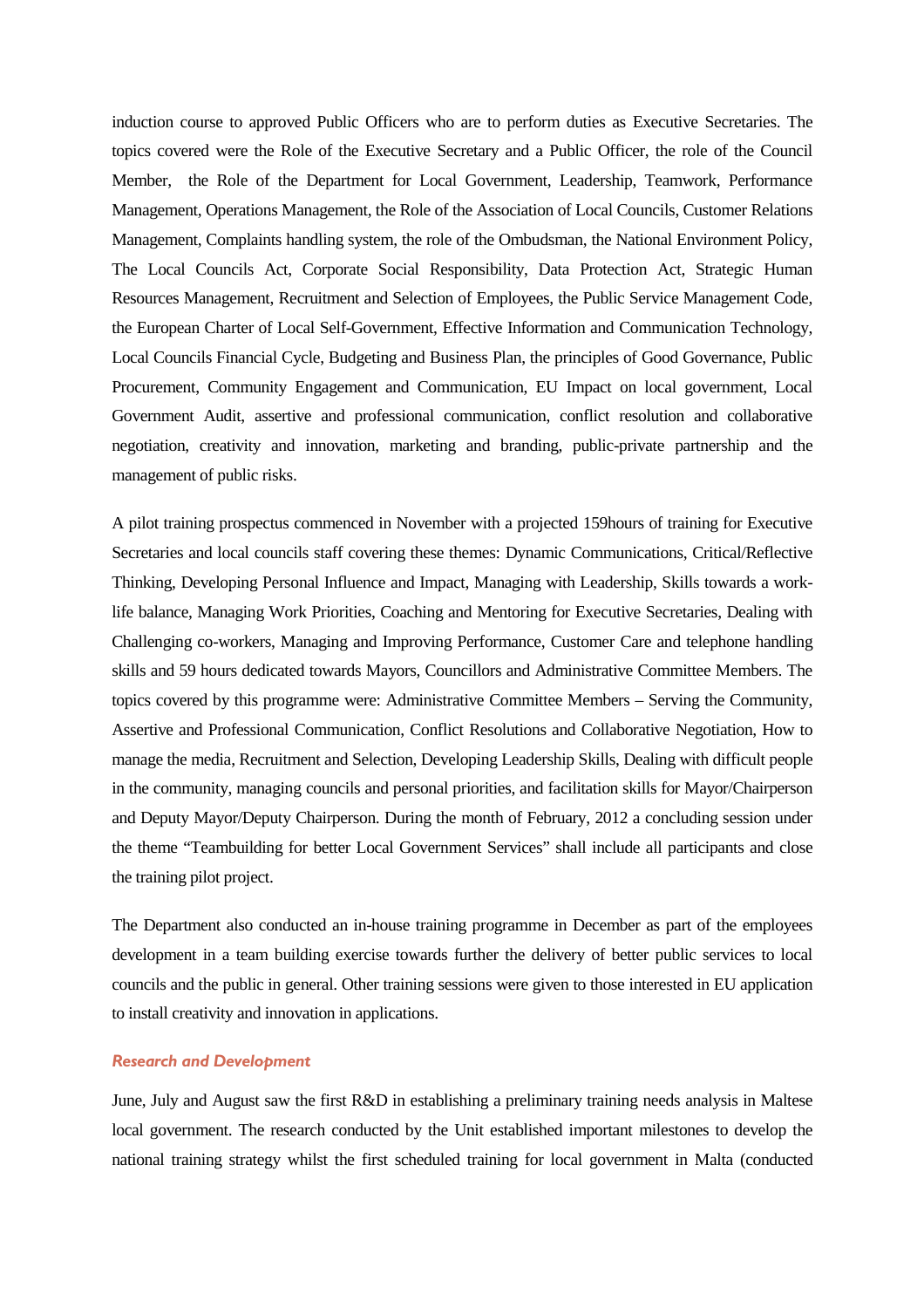between November, 2011 and February, 2012). It has also managed to acquire foreign partners to training needs in Malta and the Unit started collaborating with the Centre of Expertise for Democratic Reform within the Council of Europe.

Locally the main partners are the Centre for Development, Training and Research within OPM. During October a questionnaire was distributed to all local government employees and elected councillors and administrative committee members to establish their point of view regarding training needs as a part of a consultation process to establish a national training strategy. Response was encouraging and more then 150 participated. Furthermore, two experts from the Council of Europe and the Unit conducted a two day consultation process with Mayors and Executive Secretaries in order to complete the R&D by the Department and prepare the first pilot scheduled training. Some of the results are reproduced hereunder:



Further research was conducted in the formulation of a Detailed Project Proposal under the Norway Grants funding resulting in the first concrete project awarded to the Department for training. The project "A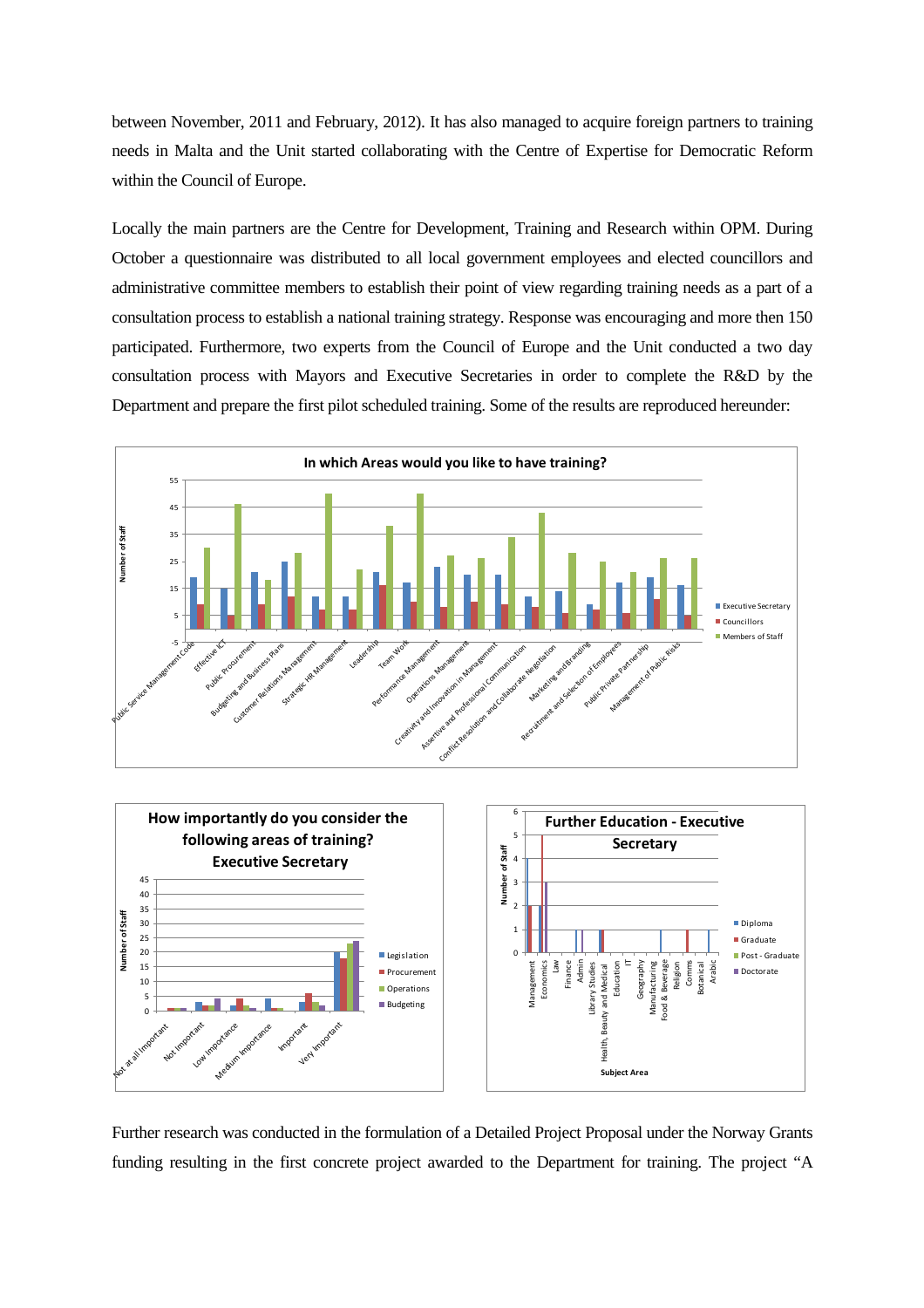Partnership for Creative Governance" consists of a comprehensive training needs analysis (TNA) which will kickstart with the setting up of a national Steering Group representative of key stakeholders, the preparation and launch of a National Training Strategy (NTS) a key factor for change in the economic and social situation in local communities, a management programme consisting of the identification of key performance indicators in priority services, the setting of standards based on research, the establishment of performance management systems in selected local authorities within a national framework, performance reporting mechanisms, training and consultancy support., the development of a Leadership Academy Programme (LAP) for local leaders (both eleced and executive) to provide a series of national (and if available ressoucres, international) activities for senior elected representatives and officials to develop their leadership capabilities and to take leadership initiatives in their own authorities; a Strategy on innovation and good governance and finally a European Label of excellence, the Label is awarded nationally to local authoritieswho have achieved a high overall level of governance, as measured against the twelve European principles of Good Democratic Governance. The total funding guaranteed for this project is of  $\epsilon$ 371,461 and shall be implimented between 2012 and 2014.

#### HUMAN RESOURCES UNIT

The Human Resources Unit is responsible for 1062 personnel within local government bodies constituted as follows:

44 Public Officers at Department for Local Government in Malta and Gozo Offices

74 Public Officers serving as Executive Secretaries at the Local Councils Association, Regional Committees and Local Councils

141 Public Sector employees in various Local Councils

The Unit has also the responsibility of the 206 clerical employees in the 68 Local Councils, 33 public officers serving in the Pool of Potential Executive Secretaries, 444 Mayors and Councillors and 80 Administrative Committee Members. This renders the total human resource dedicated to local government in Malta and Gozo totals to 1022.

In 2011, 13 Executive Secretaries, 9 Acting Executive Secretaries 9 and 2 Deputy Executive Secretaries appointed according to the Local Councils Act. The Department had a net increase of 6 public officers and established an office in Gozo. One of the major projects undertaken by the section was the construction of a HR database as from the inception of local councils in 1993. This has enabled the Department to have an efficient system of data retrieving and communication method. The Department has also received a draft collective agreement for Executive Secretaries by their union, UHM and it is still under reconsideration stage. The Unit has also produced the "The appointment procedures for Executive Secretaries" and drafted the update of the "Local Councils Regulations (Human Resources).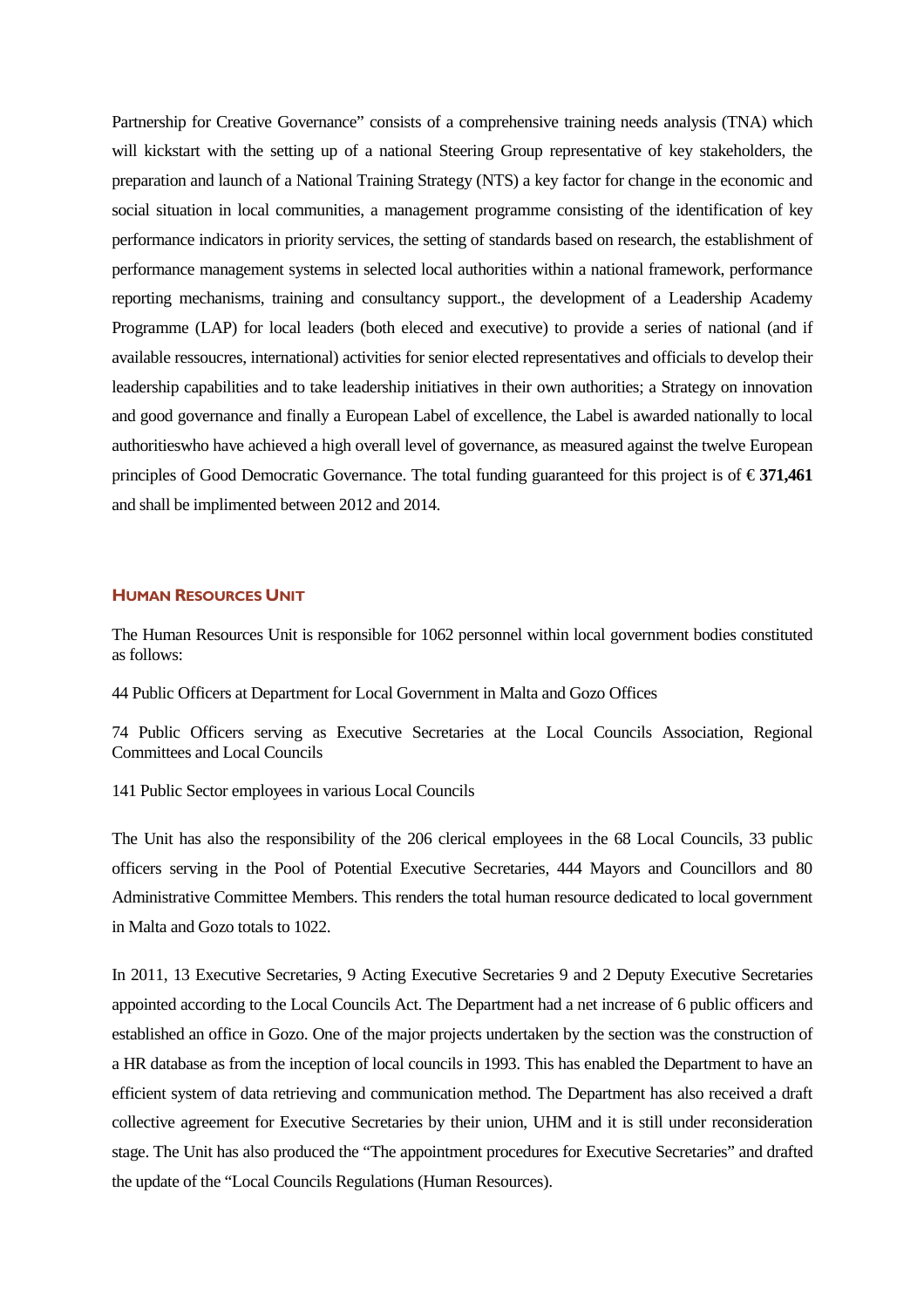#### EU AND INTERNATIONAL AFFAIRS UNIT

The Department has embarked on various initiatives during the year related to better its communication with the European Union and the Council of Europe. Whilst the main aim of this important role for the Department remains the enhancement of its international network, the investment made in successful bids in the professional training and personal development for local government in Malta. The Department contributed to the Committee for Local and Regional Democracy of the Council of Europe by attending its meetings in Strasbourg and also for the Conference for Ministers Responsible for Local Government in Europe held in Kiev.

The Department is also the National Contact Point of the two EU programmes, namely "Europe for Citizens" and "URBACT". In relation to the latter the Department attended to the European Conference in Europe debating the URBACT III Programme for the years 2014 – 2020.

Opinions from the EU Commission, the Committee of Regions, the Council of Europe and other institutions have been vetted by the Department and wherever necessary proposed amendments and/or forward comments to facilitate participation of Maltese Local Government wherever possible.

#### CUSTOMER CARE, ADMINISTRATION AND REGISTRY UNITS

The Customer Care Unit has registered 325 new cases apart from the hundreds of emails that have been handled with satisfaction to the public.

The Department has invested in its premises to provide a better service to the public, the local councils and its employees. Initiatives were taken to promote further the concepts of paperless office and made better use of its limited space.

One of the projects for the year saw the reorganisation of the Registry Unit with additional shelving so to enable the requested space to handle the filing system of the Department.

During this period, the Unit has also converted unused space in the Department for Local Government's Annexe into a small training centre. This project made it possible for the delivery of all the in house training.

#### **DEVOLUTION**

During 2011 DLG received 22 new devolution applications. During the same period 7 sites have been devolved to Local Councils. During the same period the DLG concluded another 5 devolutions requests,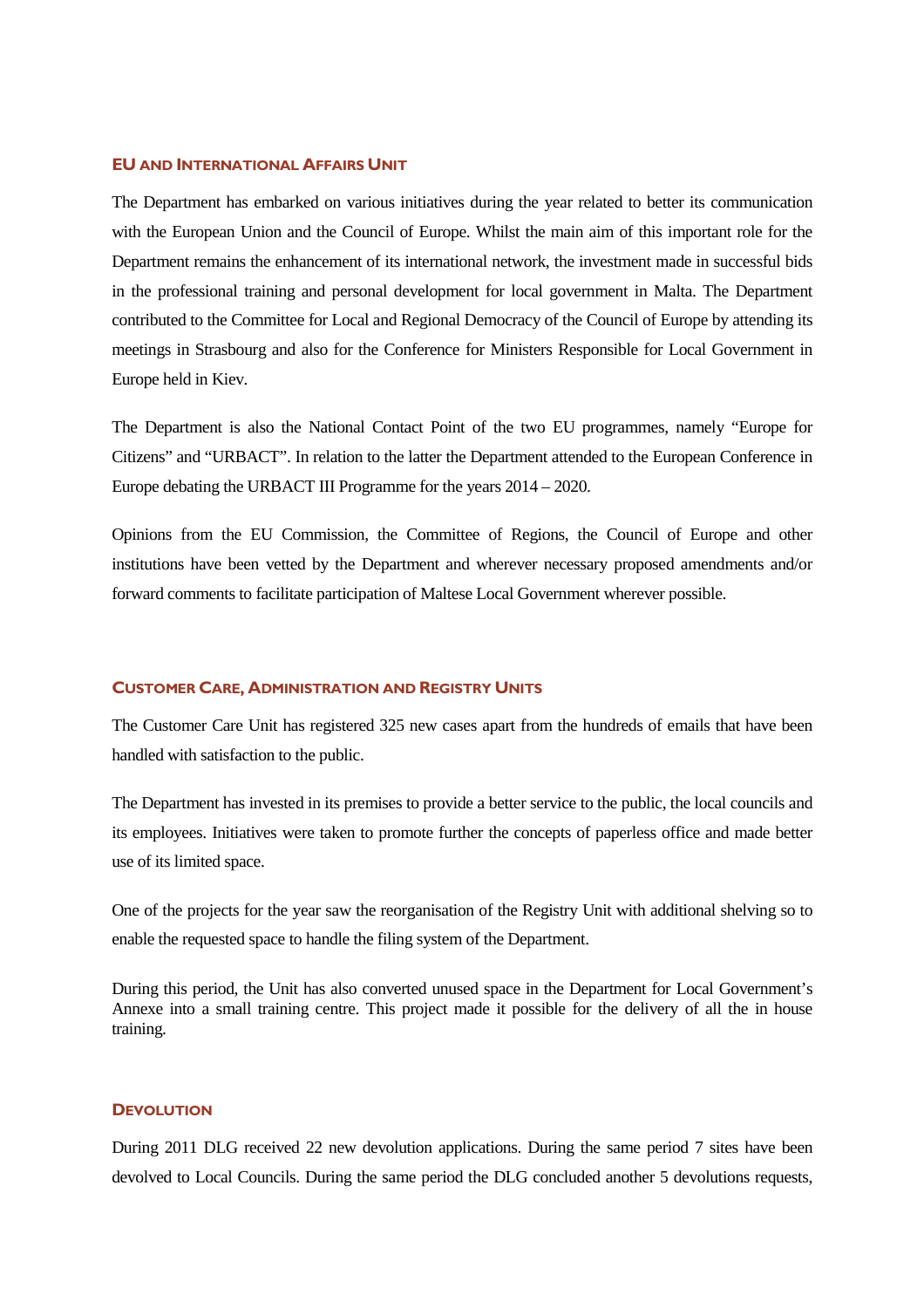which will be devolved to Local Councils soon. Hence the DLG devolved 54.55 of the applications during 2011.

The following sites have been devolved to Local Councils this year.

| LC                | <b>Site</b>                     | <b>Date</b> |
|-------------------|---------------------------------|-------------|
|                   |                                 |             |
| Ix-Xaghra         | Site in Vial it-8 ta' Settembru | Feb 2011    |
|                   |                                 |             |
| Il-Mellieha       | Ta' Bragg National Park         | April 2011  |
|                   |                                 |             |
| <b>Hal Luqa</b>   | 2 sites in Triq Hal Farrug      | May 2011    |
|                   |                                 |             |
| Il-Birgu          | <b>Couvre Porte</b>             | May 2011    |
|                   |                                 |             |
| <b>Hal Kirkop</b> | 10, Triq Danny Cremona          | June 2011   |
|                   |                                 |             |
| <b>Birkirkara</b> | Torri Wejter                    | Sept 2011   |

The following are the sites which the DLG concluded by the end of 2011 and which will devolved soon.

| LC         | <b>Site</b>              | Date       |
|------------|--------------------------|------------|
| Iz-Zejtun  | 20, Triq San Girgor      | Jan 2011   |
|            |                          |            |
| Is-Swatar  | Site in Triq is-Sisla    | Mar2011    |
| Ix-Xaghra  | Site in Triq Sant'Anton  | April 2011 |
| Ix-Xaghra  | Site in Triq Gnien Imrik | April 2011 |
| Marsaskala | Niche of San Spiridjun   | Nov 2011   |

## LOCAL ENFORCEMENT SYSTEM

All LCs form part of the LES across Malta and Goso.

During 2011 Government embarked on the reform of the LES implementing it gradually until the system was passed on to the 5 newly formed Regional Committees instead of the previous 9 Joint Committees on 1 Spetember 2011.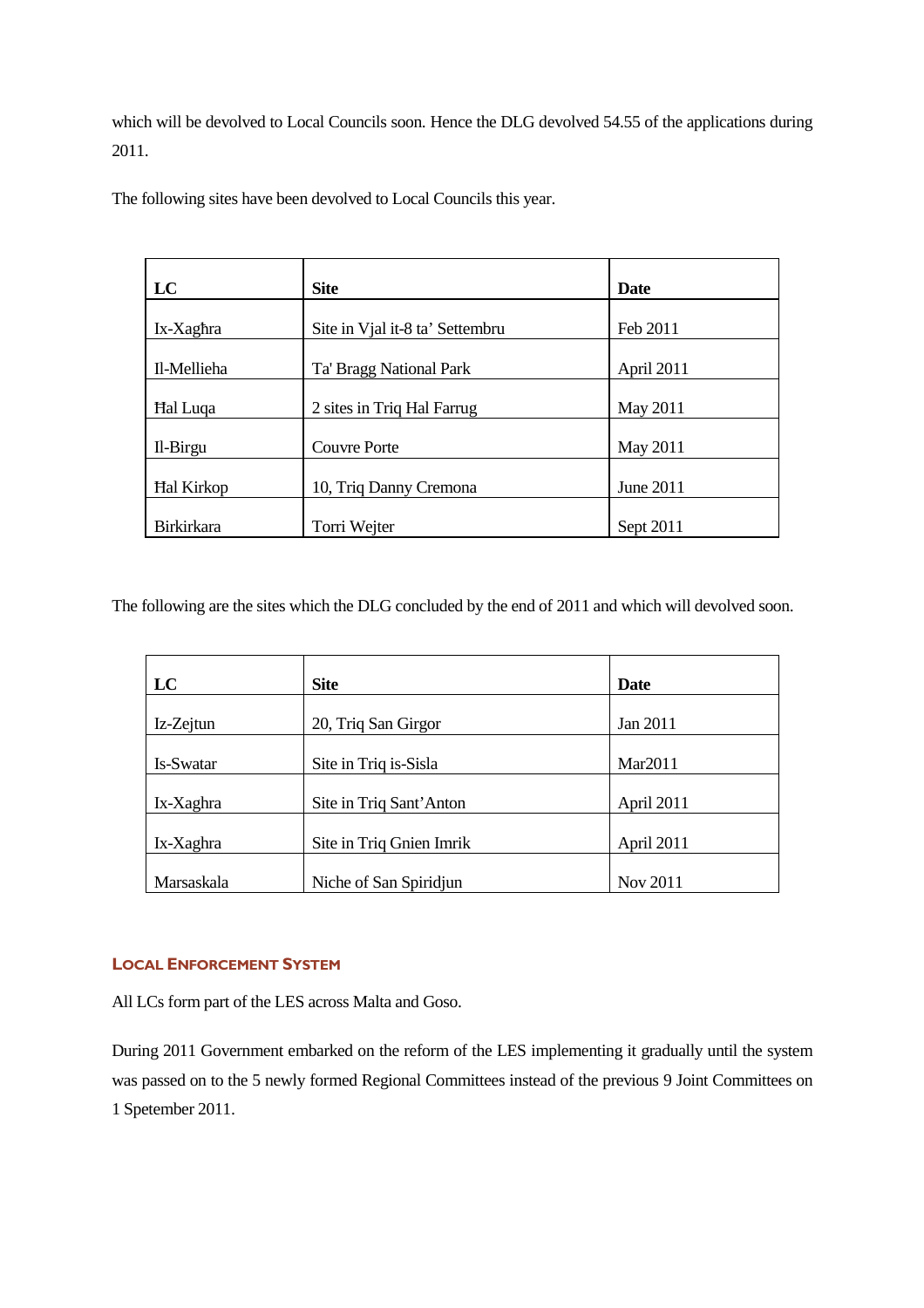Following a wide holistic consultation exercise with all stakeholders concerned, this reform will introduce a warning ticket system and an incremental ticket system.

## Board of Petitions

The LES will still allow the public to contest contraventions through an already established petitions system. During  $2011$ ,  $\left(\frac{1}{2011} - \frac{31}{12/2011}\right)$  the Board of Petitions received a total of 20,265 petitions.

During this same period the Board of Petitions decided 98.56% of all these received petitions, a total of 19,974. These were deciced as follows:

- 13,319 petitions were accepted ;
- 642 petitions were partially accepted;
- 5.949 petitions were refused:
- 3 petitions were considered as abstentions; and
- 61 petitions were cancelled.

The rest which ammount to 291 petitions were undecided.

#### MONITORING UNIT

During the year 2011 a complete review of the work process of the Monitoring Unit was undertaken. The offices of the Monitoring Unit were refurbished, and the filing system was totally organised. At the last quarter of the 2011 another three public officers were engaged with the unit, each officer being assigned a particular region to monitor. These officers are based in Gozo. Apart from that, the unit continued scrutinizing the various functions of the Local Councils, with particular emphasis on the financial aspect. Regular checks were made on the schedule of payments, reports, minutes and other related documents. In this respect special attention was given to ensure that the Councils abide by the Local Councils Act, Regulations and Procedures as well as the instructions which are given to them from time to time through various memos. The timely submission of reports was also scrutinized.

During this year members from this Unit were also asked to attend Council meetings and to submit reports on their findings.

The Monitoring Unit also investigated and reported on several allegations made against Councils. In fact during this year the unit monitored around 1500 cases. This is considered to have been a major improvement on past years.